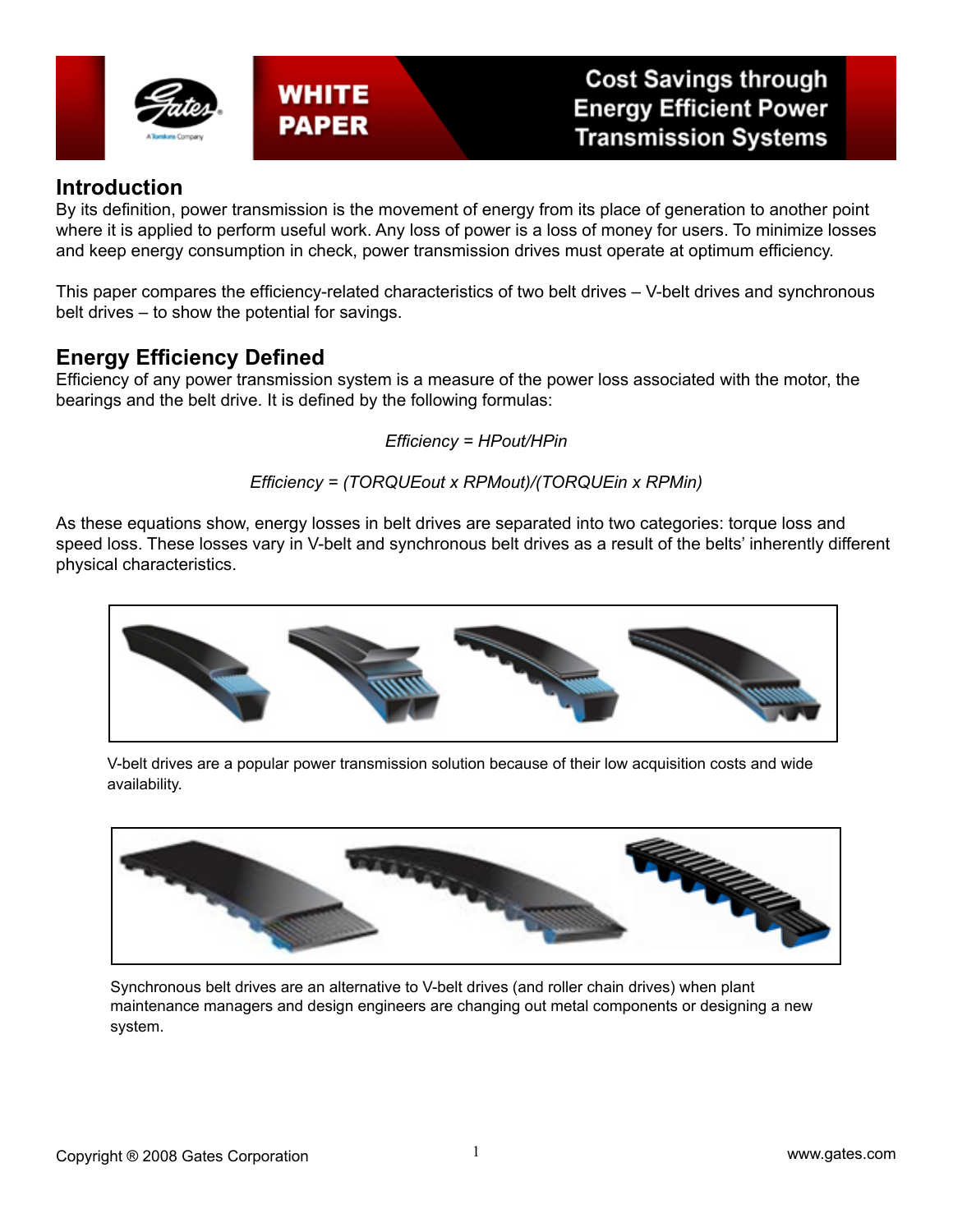

## **Cost Savings through Energy Efficient Power Transmission Systems**

#### **Comparing Synchronous Belt and V-belt Drives for Energy Efficiency**

WHITE

**PAPER** 

One factor impacting torque loss is that heat is generated due to the friction between the belt sidewall and the groove surface of the metal. V-belts depend on friction as they are part of a wedging mechanical system and therefore have greater energy loss due to heat generation than a synchronous drive, which has positive engagement between the belt tooth and sprocket groove and is generally cooler running. Another form of torque loss comes from the energy required to bend a belt around a sprocket or sheave. The thinner cross section of a synchronous belt requires less energy to bend than the thicker cross section of a V-belt.

Speed loss is also a characteristic of V-belt drives. A positive tooth/groove engagement prevents a synchronous belt drive from slipping, while V-belt drives, no matter how well maintained, will exhibit some amount of slip. Slip occurs when the tension is insufficient to transmit the load. V-belts elongate and require retensioning on a regular basis while synchronous belts have minimal elongation.

Given these characteristics, a V-belt drive initially operates at 94-97% efficiency and can deteriorate up to 5% during regular operation. Poorly maintained V-belt drives can become as much as 10% less efficient. In contrast, a synchronous belt drive operates at a constant 98-99% efficiency, and on average, is 5% more efficient than a V-belt drive.<sup>1</sup>

### **Energy Savings Example**

Those designing or making a conversion to a synchronous belt drive may be deterred by higher upfront costs. As evidenced by a calculation of energy savings, the decision to convert often provides a very short payback period and generates significant overall savings. The difference in initial acquisition costs is rapidly repaid by the savings in energy costs. Appendix A provides formulas for determining Annual Energy Cost Savings.

As an example, a 40-HP motor, running at 89% efficiency, 24/7, with energy costs at 10 cents per kilowatt-hour, has an annual energy cost of \$29,290. Converting to a synchronous drive improves motor efficiency by 5% for an annual energy savings of \$1464. Payback on the drive investment is less than a quarter of a year. When the annual dollar savings amount is multiplied by the number of similar motors in a plant, and added to the savings from motors of all other types, a facility's overall energy savings impact is clear.

#### **The Added Benefit: Maintenance Savings**

Synchronous belts eliminate tension maintenance when properly installed, resulting in less attention from maintenance personnel and additional savings in productivity.

Continuing the 40-HP motor example, compare the maintenance costs incurred in a one-year period for a synchronous belt drive and V-belt drive. Installation time does not differ and is \$160 (\$40 per hour x 2 technicians x 2 hours). The recommended run in procedure for the V-belt drive uses the same two technicians for another hour, so the additional cost is \$80. Assuming the drive is well maintained, retensioning occurs four times for \$320. Therefore, the V-belt drive's annual maintenance cost is \$560, while the synchronous drive's is \$160.

Below is a graphical representation of the difference: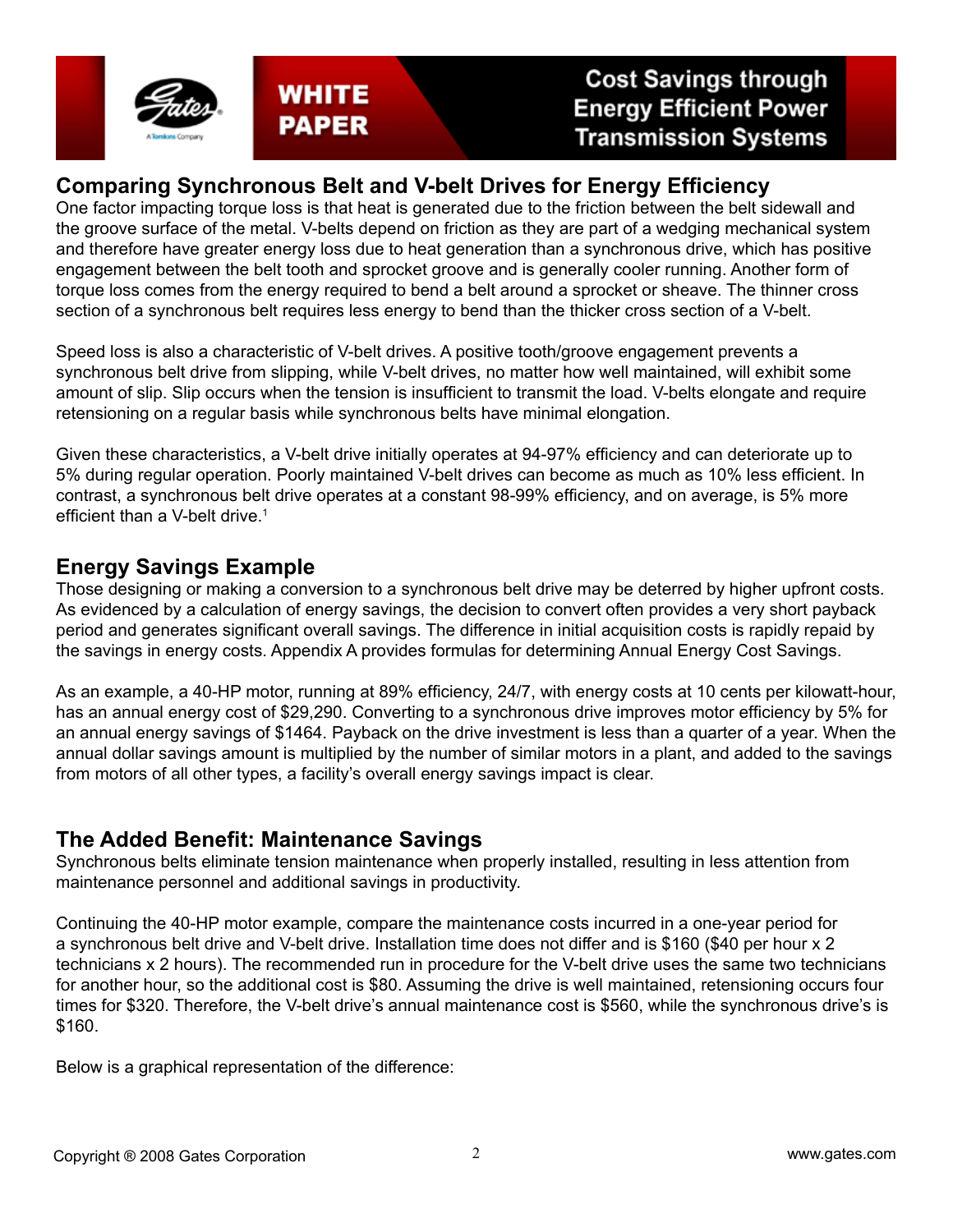

WHITE

**PAPER** 



1 For a thorough energy savings evaluation, it is necessary to use equipment that measures all of the components of energy usage – time, current, voltage and power factor – simultaneously. Common handheld instruments (ammeter, voltmeter, etc.) are insufficient by themselves. If an energy savings survey is to be performed on a belt drive application, one must use equipment that has the ability to measure all four components of energy usage.

These maintenance costs assume that both belt drives are replaced once per year. However, depending on maintenance practices, synchronous drives may outperform V-belt drives and require less frequent replacement.

#### **Conclusion**

Inefficient drives waste energy. Because energy usage and maintenance costs are a concern for every plant, a synchronous belt drive is the ideal solution. Gates offers top-of-the-line, energy efficient synchronous solutions, including PowerGrip® GT®2 and Poly Chain® GT® Carbon™ belt drive systems.

#### **Resources**

To contact a Gates representative about drive conversions that increase efficiency and reduce energy costs, email [ptpasupport@gates.com](mailto:ptpasupport@gates.com). For more information about energy efficiency, please visit [www.gatesprograms.com/efficienc](http://www.gatesprograms.com/efficiency)y.